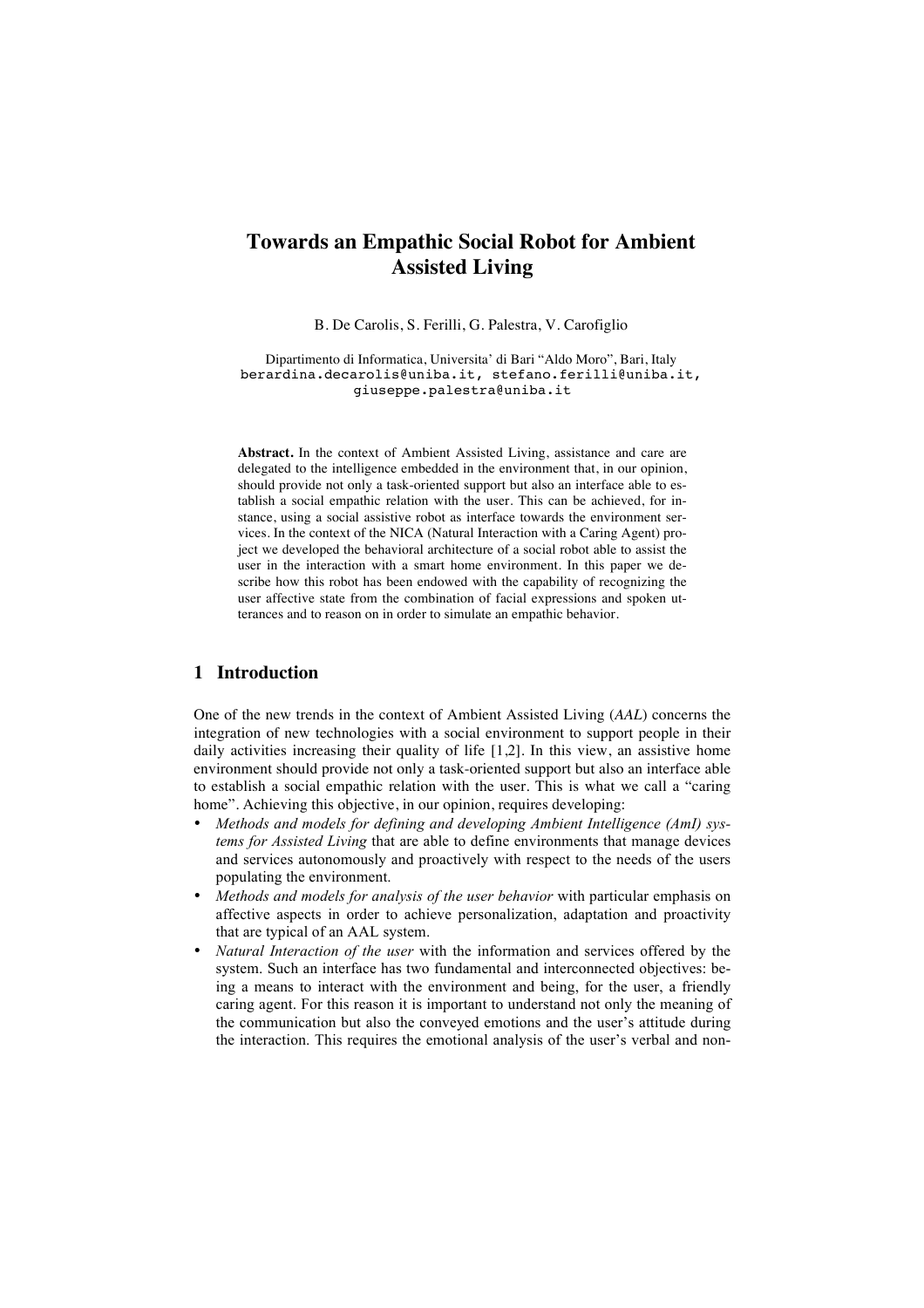verbal communicative acts (i.e. linguistic and prosodic aspects of the user's vocal input, facial expressions, postures and gestures).

In the context of the NICA (Natural Interaction with a Caring Agent) project we developed the behavioral architecture of a social robot able to assist the user in the interaction with a smart home environment [3]. In this paper we propose the use of a social empathic robot acting as a virtual caregiver. In particular we discuss how it has been endowed with the capability of recognizing the user's affective state from the combination of facial expressions and spoken utterances and of reasoning on it in order to simulate an empathic behavior.

The choice of a social assistive robot as an interaction metaphor is driven by the following considerations. If properly designed, social and conversational agents and robots may improve the naturalness and effectiveness of the interaction between users and systems [4]. They have the potential to involve users in human-like conversations using verbal and non-verbal signals for providing feedback, showing empathy and emotions in their behavior [5,6]. Indeed, several studies report successful results on how expressive conversational agents and robots can be employed as an interaction metaphor in the assisted-living domain and in other ones [7,8] where it is important to settle long-term relations with the user [9].

Empathy can be defined as "an affective response more appropriate to someone else's situation than to one's own" [10]. Then the expression of empathy aims at demonstrating that the other's feelings are understood or shared. Moreover, according to [11], empathy facilitates the creation of social relations. Empathic agents are perceived as more caring and trustworthy than neutral agents [12] and they can induce empathy in users [13]. In particular, the simulation of empathy in socially assistive robotics is supported by the findings of many psychologists showing that empathy plays a key role for therapeutic improvement and that empathy mediates pro-social behavior (e.g., [14,10]).

Taking these findings into account, we decided to endow a social assistive robot with the capability of recognizing the user affective state and attitude, reasoning on it and, consequently, deciding whether to trigger an empathic behavior toward the user. Moreover, in order to improve the long-term relation between the user and the robot, it keeps in its social memory information about which are the antecedents of emotions for the user, that is what triggers the emotions (events, situations, thoughts, etc.) in order to improve its empathic capability. These behaviors have being modeled according to the analysis of a corpus collected by human caregivers.

The paper is structured as follows: after providing an overview of the related work in Section 2, in Section 3 we show how the empathic behavior is simulated in the robot; in Section 4 a brief illustration of a case study is described; finally we conclude the paper with discussion and directions for future work.

## **2 Related Work**

The main aim of Ambient Assisted Living (AAL) is to improve the life quality of elderly people who need special care and assistance by providing cognitive and phys-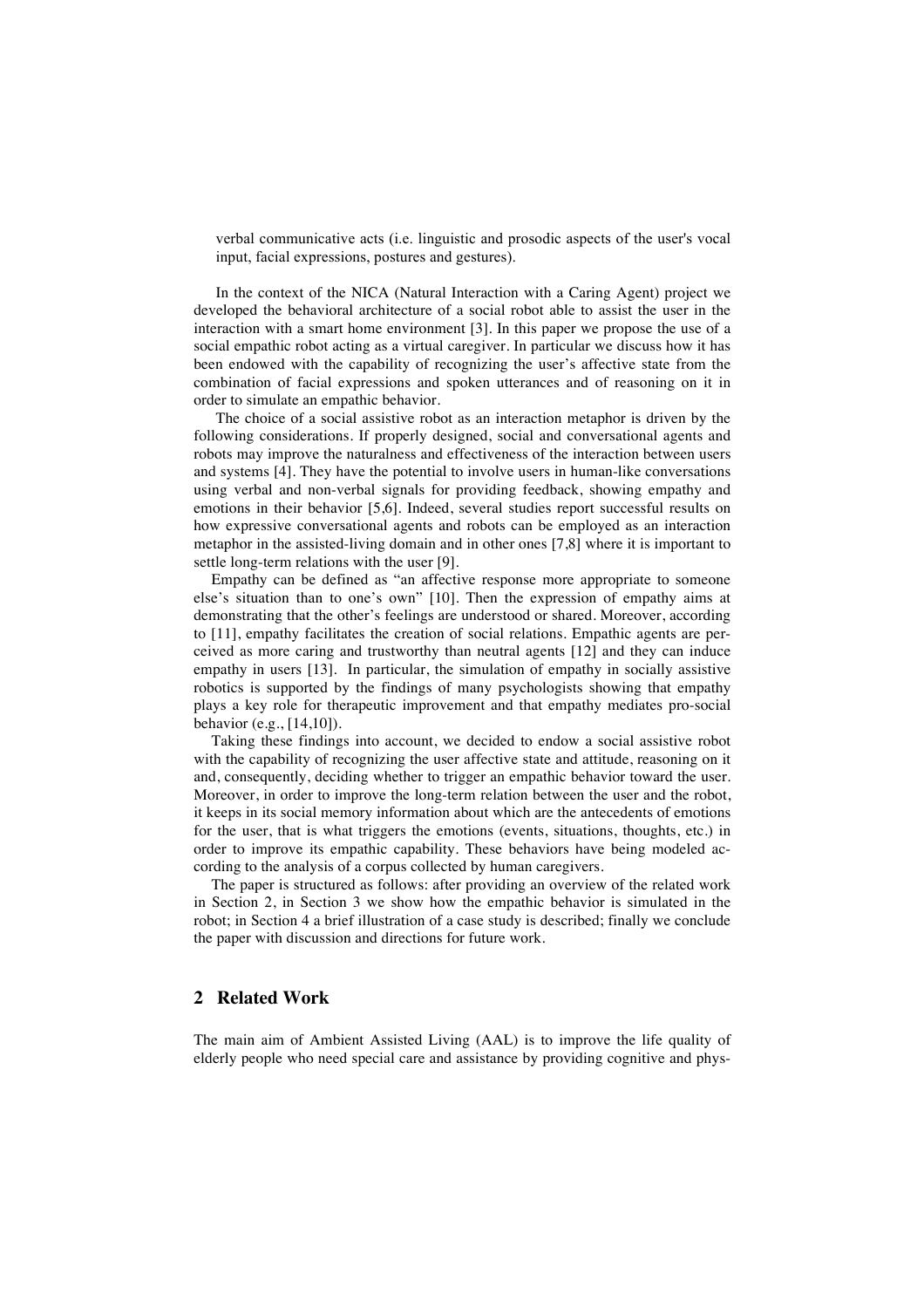ical support and access to the environment services [15]. Many of these projects besides developing technological platforms to monitor the health state and comfort of the user, provide natural and pleasant interfaces for interacting with the smart environment services. Several studies report successful results on how expressive conversational agents and robots can be employed as interaction metaphor in the assisted living domain. For instance, projects *ROBOCARE* [16], *Nursebot* [17], *Care-o-bot* [18], *CompaniAble* [19] and KSERA [20] aim at creating assistive intelligent environments in which robots offer support to the elderly at home, possibly having also a companion role. van Ruiten et al. [21] conducted a controlled study using *I-Cat* [22] in which they confirmed the results that, as shown in [23], elderly users like to interact with a social robot and to establish a relation with it. The reason of the success of socially intelligent agents and robots is due to the fact that interaction between human and machine has a fundamental social component [24]. Thus endowing social agents with user models that involve the consideration of both cognitive and affective components of the user state of mind is a key issue for enabling the adaptation of the agents behavior to both physical and emotional user's needs, as in the case of the simulation of the empathic behavior.

As far as simulating empathic behavior in social agents is concerned, there are several studies that aim at evaluating the impact of empathy on the interaction and in particular on settling a social relation between the agent and the user [29].

Paiva [25] defines empathic agents as "agents that respond emotionally to situations that are more congruent with the user's or another agent's situation, or as agents, that by their design, lead users to emotionally respond to the situation that is more congruent with the agent's situation than the user's one ". In this view, Klein et al. [26] describe an experimental study aimed at evaluating interfaces that implement strategies for affectively supporting users experience with negative moods and emotions by showing empathy and by actively supporting them. Results show how the affect-support was effective in relieving the user negative affective states when interacting with the computer. Along this perspective we find the work by Prendinger et al. [27] that developed an embodied agent in the scenario of job interviews that is able to recognize physiological data of users in real-time, to interpret this information as affective states, and to respond to affect by employing an animated agent. Sabourin et al. [28] present a study about designing pedagogical empathic virtual agents in a narrative-centered learning environment. They adopt a cognitive model, structured as a Bayesian network, which includes personal attributes of users (i.e. personality and goals of students), environment variables (i.e. dynamic attribute capturing a snapshot of the student's situation and activity) and physiological data about the user behavior (i.e. biofeedback parameters such as heart rate or galvanic skin response).

Recently several projects on AAL are endowing assistant robots with social capabilities. In [30] the possible role of empathy in socially assistive robotics is discussed. Leite et al. [29] propose a multimodal framework for modeling some of the user's affective states in order to personalize the learning environment by adapting a robot's empathic responses to the particular preferences of the child who is interacting with the robot.

Looking in more details to human-robot interaction, several EU-projects have addressed the modeling, definition, and implementation of social and cognitive skills in Social Assistive Robots (SARs) [44,45,20]. In particular, in order to enhance human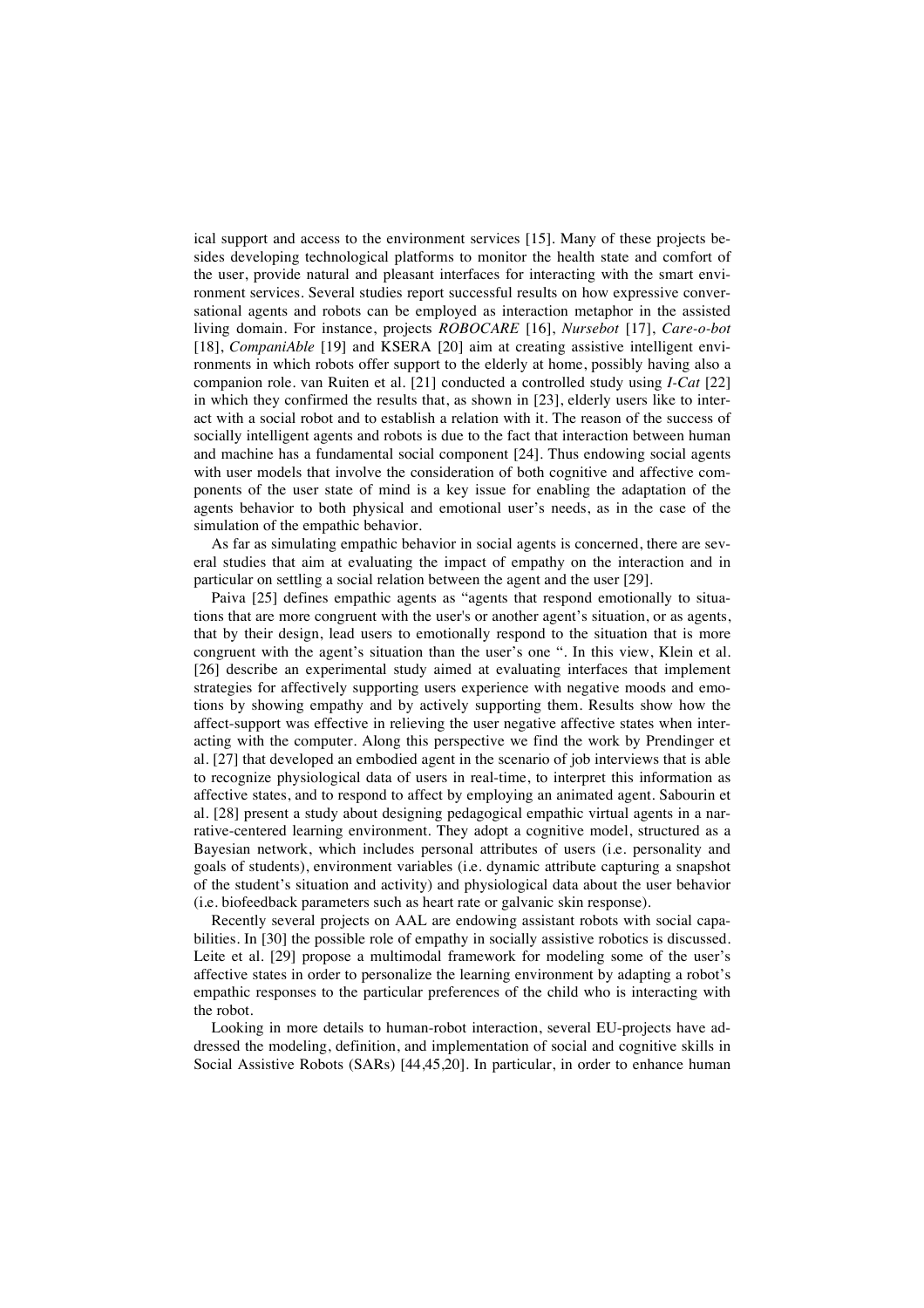robot interaction, emotional behavior recognition and generation have also been developed for social robots. In literature, two different approaches can be found to address this issue: social robots as agents able to generate emotions in human - robot interaction and robots able to recognize emotions of the human partners and to consequently adjust their behaviors. We reported here some examples of both approaches by considering only a mobile humanoid robot, the NAO by Aldebaran [37].

In their work, Cohen et al. [38] proposed two robots, the NAO and the i-Cat, able to express recognizable emotions and compared the recognition rates of the emotions in the two cases. For both robots, recognition rates for the expressions were relatively high but they focused their attention on NAO robot considering its body and colored eyes to express recognizable emotions. Tielman [39] proposes a model for adaptive emotion expression for the NAO. The robot communicates these emotions through its voice, eye colors, posture and gestures. An experiment with 18 children and two NA-Os was carried on to test the effect of adaptive emotions on robot-child interaction. In the experiments, the children played a quiz with both an affective robot using the model for adaptive emotion expression and a non-affective robot. The experiment results confirmed that children responded more expressively to a robot that adaptively expressed itself than to a robot that did not.

Others studies present robots able to recognize and generate emotions. In the work of Zhang et al. [42], Facial Action Coding System has been incorporated in order to describe physical cues and facial behavior useful for the detection of six basic emotions plus neutral from real-time and posed facial expressions. The system was implemented on NAO humanoid. In Lim et al. [40] a developmental robot able to understand and express emotions in voice, gesture and gait using a model trained with voice data was presented. The recognized emotions were happiness, sadness, fear and neutral. In experiments, authors assumed an adult-infant simple interaction based on 4 Japanese words for 'hello', 'look', 'no', 'bye bye'.

Another important field of application are robotic tutors developed with the ability to perceive emotions experienced by learners, and to incorporate these into pedagogical strategies. In a recent study, researchers addressed the problem of creating empathic robot tutors to support school students studying geography topics on a multitouch table. The NAO robot tutor was equipped with a game-specific AI player that allowed it to play any of the different roles in the game. The next steps will be to use the AI to generate appropriate commentary feedback from the robot in a way that it can seem empathic to the users while still portraying its tutor role [41].

Most of the previous works with empathy in robotics focused on the perception and impact of empathy on participant attitude towards the robot.

## **3 Simulating Empathic Behavior**

The concept of empathy is related to the understanding of what is happening to the other person. Therefore, according to [46], a model for simulating empathy in a robot should be able to i) recognize the affective cues and the affective state of the user and ii) interpret the motivations that triggered that emotion, iii) answer by expressing its emotions (as a consequence of the recognized state) by using different modalities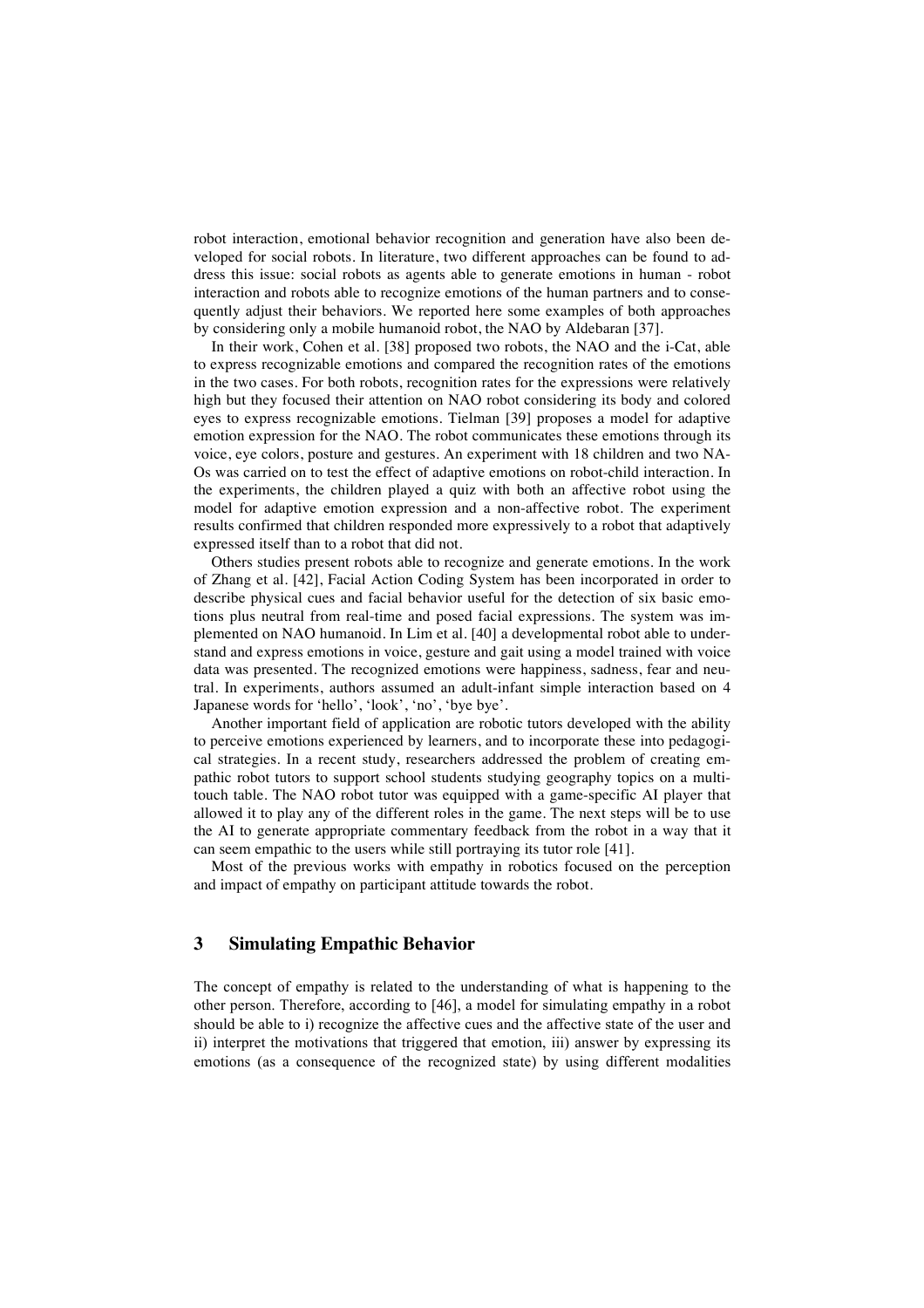(voice, facial expressions, and body movements and gestures) since the combination of verbal and non-verbal communication provide social cues that make robots appear more intuitive and natural. Our first attempts towards simulating empathy with a socially assistive robot are based on the understanding of the emotions of others (i.e., human users). We have developed a simple vision-based facial expression detection system capable of identifying a basic set of facial expressions including smiling, frowning, sadness, anger, etc. The list of facial expressions our system is capable of detecting is a subset of the Ekman's six basic emotions on human facial expression: joy, sadness, fear, anger, disgust and surprise [51]. The recognition of facial expressions is combined with the analysis of speech-based communication. In particular the speech prosody is analyzed in order to recognize its valence and arousal.

#### **3.1 Collecting a behavioral information from human caregivers**

To define and implement feasible behaviors of the robot, we integrated data collected from human caregivers with the guidelines that they follow in assistance of elderly people. In particular two human caregivers recorded their experience during the assistance of two elder women, both affected by a chronic disease, for a period of one month. These women lived alone and had a son/daughter which could intervene only in case of need and for solving relevant medical and logistic problems. Data have been collected using a paper-diary on which the caregiver had to annotate two kinds of entries: (i) the schedule of the daily tasks and (ii) the relevant events of the day, using a schema like the one reported in Table 1.

| Time  | Event | Signs | Reason           | Action                                                                        | Communicative<br>action                                                                                                                 | Recognized<br>affect | Effect                                                |
|-------|-------|-------|------------------|-------------------------------------------------------------------------------|-----------------------------------------------------------------------------------------------------------------------------------------|----------------------|-------------------------------------------------------|
| 10.00 |       |       | medical<br>visit | I remind<br>Maria about<br>the appoint-<br>doctor at<br>11.00.                | Remind<br>Maria, I would like to<br>remind you that today<br>ment with the you have an appoint-<br>ment with the doctor<br>at 11.00 a.m |                      |                                                       |
| 10.30 |       |       | medical<br>visit | I ask and<br>help Maria to<br>dress up.                                       | Ask for<br>Today is a wonderful<br>day. You can put on<br>your beautiful dress<br>that you like so much!                                | $\cdots$             | Maria is<br>dressed                                   |
| 10.40 |       |       | medical<br>visit | I send a<br>reminder to<br>Maria's<br>daughter<br>about the<br>medical visit. |                                                                                                                                         |                      | The<br>daughter<br>answered<br>that she is<br>coming. |

|  |  |  | Table 1 - Some entries from the caregivers' paper-diary |  |
|--|--|--|---------------------------------------------------------|--|
|  |  |  |                                                         |  |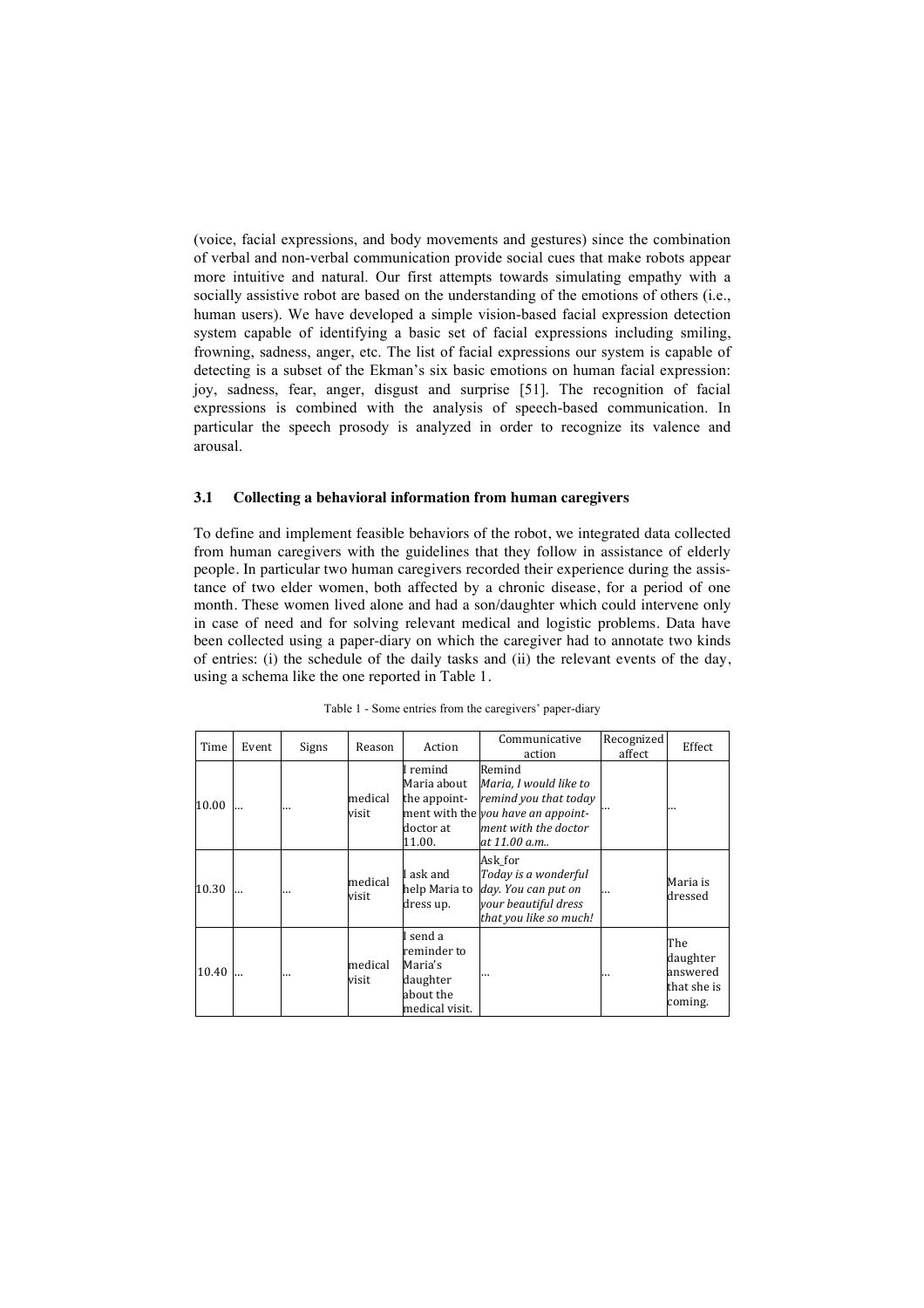| 10.45 | $-Maria$ is $\mu_{\rm 0h}$ my<br>worried $\overline{\text{Oh }my''}$ . | Sit down,<br>Moaning<br>Sad face | medical<br>visit | I go toward<br>to console<br>her. | Console<br>I'm sorry to see you so<br>$\mu$ Maria and try sad! You will see that<br>everything will be all<br>right. | sadness | Maria is<br>less sad |
|-------|------------------------------------------------------------------------|----------------------------------|------------------|-----------------------------------|----------------------------------------------------------------------------------------------------------------------|---------|----------------------|
|-------|------------------------------------------------------------------------|----------------------------------|------------------|-----------------------------------|----------------------------------------------------------------------------------------------------------------------|---------|----------------------|

In particular, each row of the table represents a relevant event with the attributes for describing it and the action performed by the caregiver when this event occurred. For example, let's consider the 4th row: at 10.45 (*time*) Maria is worried (*event*). The caregiver inferred Maria's state since she was moaning, saying "Oh my, oh my" (*signs*) because she had to go to the doctor (*reason*). The caregiver recognized Maria's sadness (*recognized affective state*). Hence, she went toward Maria (*action*) trying to encourage her by saying "Come on, don't worry! You will not have any problem for sure." (*communicative action*). After this action she noticed that Maria was less sad (*effect*).

From the collected data, we extracted the knowledge needed to build the reasoning strategies of the agent, so as to make its behavior believable. Overall, we collected a corpus of about 900 entries, which we used for: i) understanding which are the events and context conditions relevant to goal and action triggering; ii) understanding when considering affective and social factors is important during the interaction in real-life scenarios; iii) defining situation-oriented action plans and dialogue strategies; iv) collecting example dialogues between elderly people and human caregivers useful for testing the robot behavior.

### **3.2 An overview of NICA Architecture**

As described in [5], the approach that we adopted in designing the architecture of NICA consists in interfacing the agent's Body (for example Nao, Aibo, a conversational agent,…) with a Mind that, using several knowledge bases, reasons on which goal to pursue. NICA's Mind has been modeled as a **BDI** (Belief, Desire, Intentions) agent, whose behavior is driven by persistent goals [38].

Briefly, the agent has a mission stated in the list of its persistent goals that have to be pursued during the agent lifecycle. At each stage of its life cycle, the agent evaluates whether there have been changes in the environment or in the user's state that may threaten its persistent goals and cause a change in the planned behavior by triggering new goals and/or by modifying the scheduled actions.

At the present stage of development the agent considers a set of persistent goals related to the user's wellbeing, the execution of necessary actions of the user's daily routine, and so on. These goals correspond to the ones that human caregivers indicated as the most important ones in their daily assistance.

The agent implements a life cycle based on the following steps:

- *1. Perception*: allows collecting data from sensors present in the environment and to handle the user input (speech, gestures, facial expressions or actions in the environment).
- *2. Interpretation*: evaluates changes in the world and user state that are relevant to the agent's reasoning and transforms them into a set of agent's beliefs. In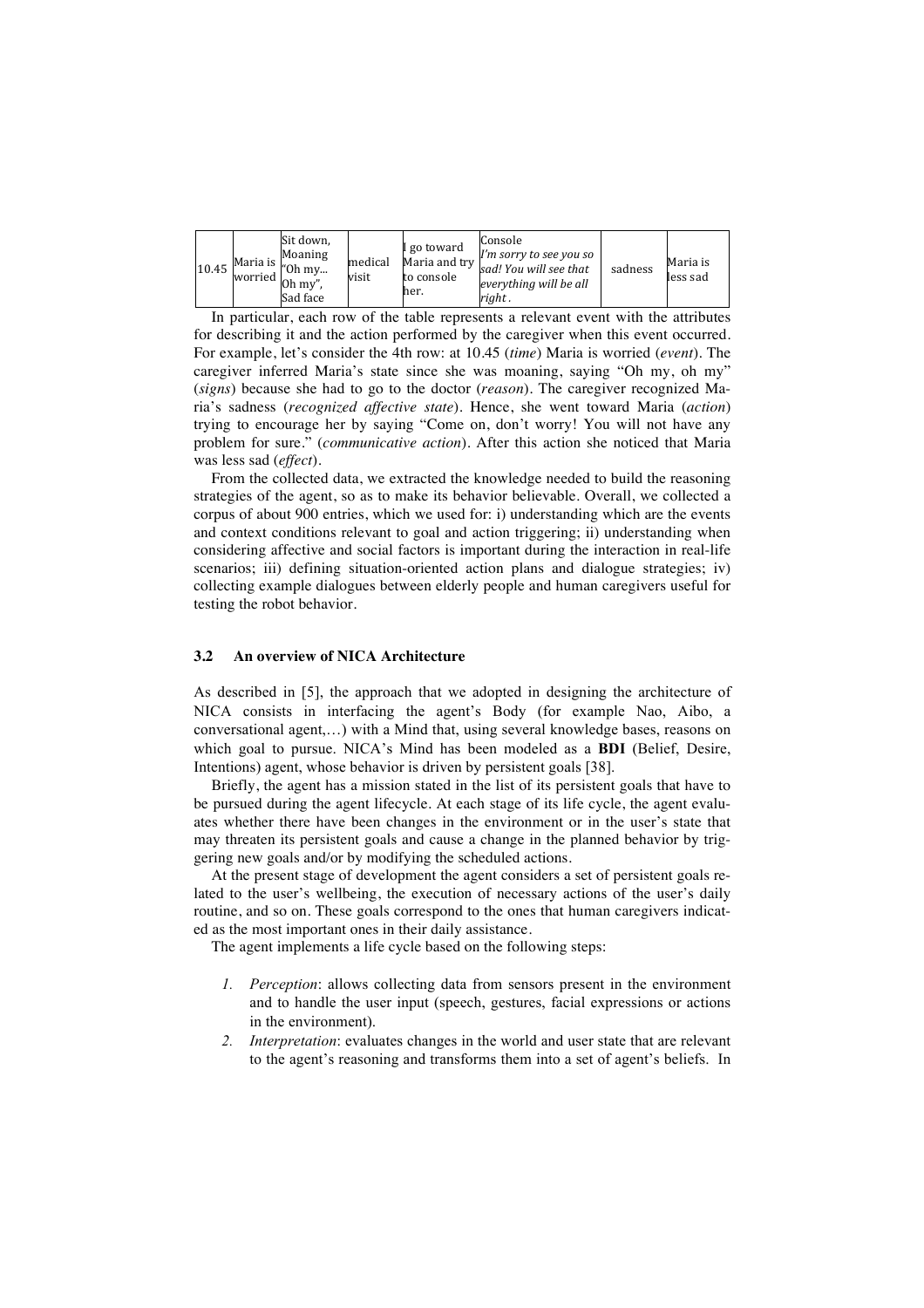particular it interprets the user's input.

- *3. Goal Activation*: goals are triggered based on the current beliefs.
- 4. *Planning and Execution*: once a goal has been triggered it is achieved through the execution of a plan appropriate to the situation.

Although the agent can purse different persistent goals, since this paper focuses on how it reasons on the user affective state and how to trigger empathic behaviors in our examples we will consider the following goal as the most relevant one:

*(BEL A NOT(Is(U, Negative(affective\_state)) - "The Agent A has to belief that the user U is not in a negative affective state".* 

This means that NICA has to believe that the user is not in a negative affective state. As illustrated in Figure 1, in order to check whether this goal has been threatened the agent has to:

i) interpret the user's communicative actions expressed through speech and facial expressions;

ii) in case of expression of an emotion, recognize it and react emotionally to it;

iii) trigger a goal accordingly;

iii) achieve this goal through a communicative plan ("what to say") that can then be rendered as a combination of voice and animations of the agent's body ("how to say") [35];

iv) keep in its social memory information about which are the antecedents of emotions for the user, that is what triggers the emotions (events, situations, thoughts, etc.).



**Fig. 1.** A schema illustrating the triggering of the empathic behavior in the robot.

The social memory is used to remember relations about events and the user's affective state. The importance of this piece of knowledge in the agent's mind is related to the need of establishing empathy with the elder person by remembering relevant data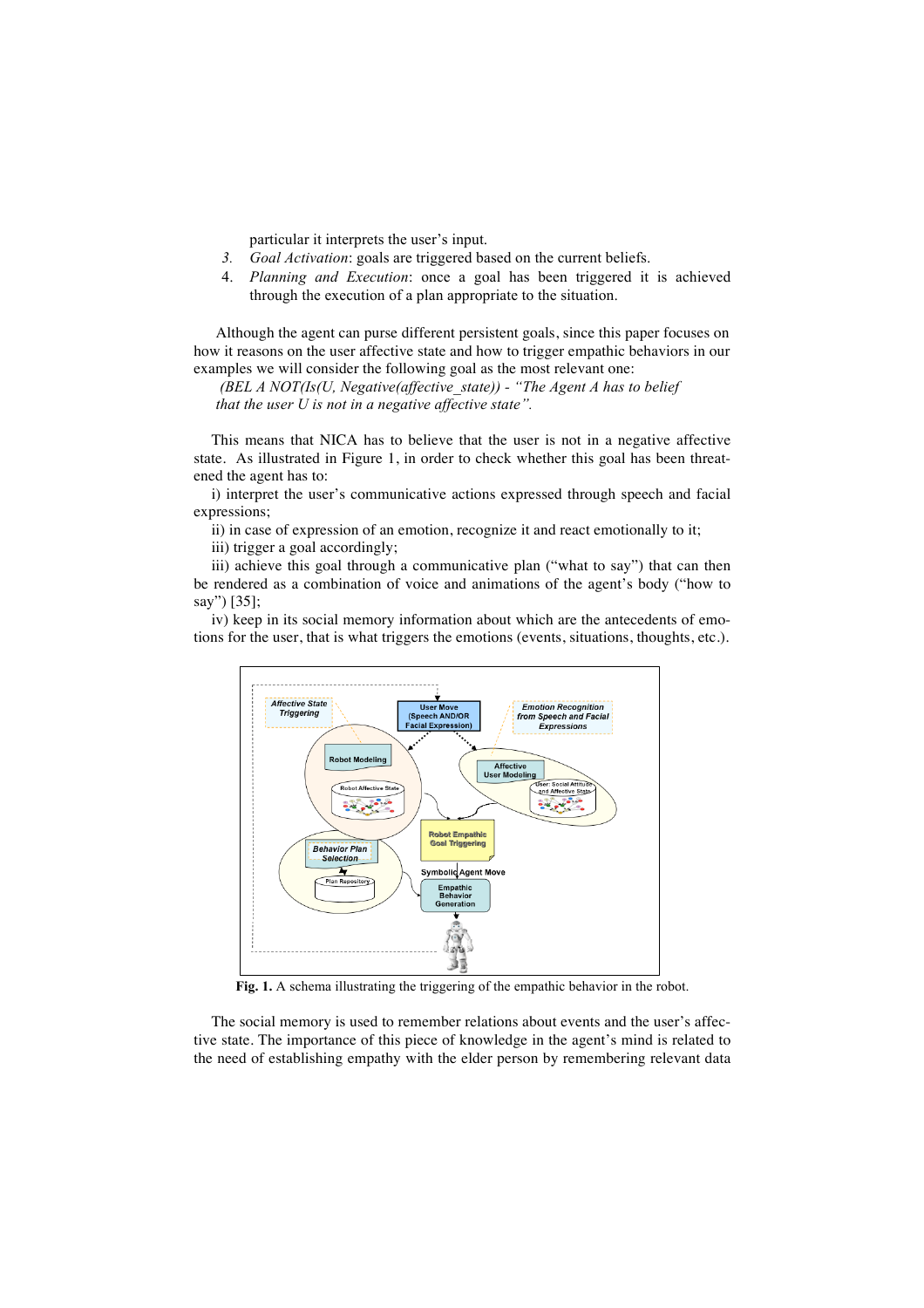and this requirement was outlined several times by the human caregivers during the data collection phase.

As far as reasoning is concerned, in order to deal with the uncertainty typical of this domain (e.g. dealing with exceptional situations or with the smooth evolution of the user's affective state over time), we employ probabilistic models to reason on the user and to decide which behavior to adopt, that is the most appropriate set of actions to perform for satisfying the inferred user's goal.

At the present stage of the project, we simulate the interaction between the agent and the user by embodying NICA's Mind in the Nao robot. We adopted the approach proposed by Johnson et al. [43] to simulate emotion through Nao eyes by combining specific LED color patterns (Fig. 2).



### **3.3 Recognizing the User Affective State**

In the current prototype of the system, we use a simple vision-based facial expression detection system capable of identifying a basic set of facial expressions in order to recognize the emotions of the human users. The list of facial expressions our system is able to detect is a subset of the Ekman's six basic emotions on human facial expression. The facial expression recognition system we adopted is fully automatic and, considering four-class expressions classification, the recognition rates we achieved were 82%, 76% and 95% using respectively Multi-SVM, k-Nearest Neighbors and Random Forest.

As far as spoken interaction is concerned, we employ VOCE (VOice Classifier for Emotions) a module that classifies the valence and arousal in the voice prosody. Our classifier follows an approach similar to [33,34]. In particular, the valence dimension is classified from positive to negative along a 4-point scale (from 1=very negative to 4=positive). Arousal is classified in a 3-point scale from high to low.

As far as the valence classification is concerned, the accuracy of the C4.5 algorithm is 83.12%, very close to the one of the K-NN that is 82.45%. As far as the arousal is concerned, C4.5 has an accuracy of 79.8% while the one of K-NN is 83.63 (validated using a *10 Fold Cross Validation* technique).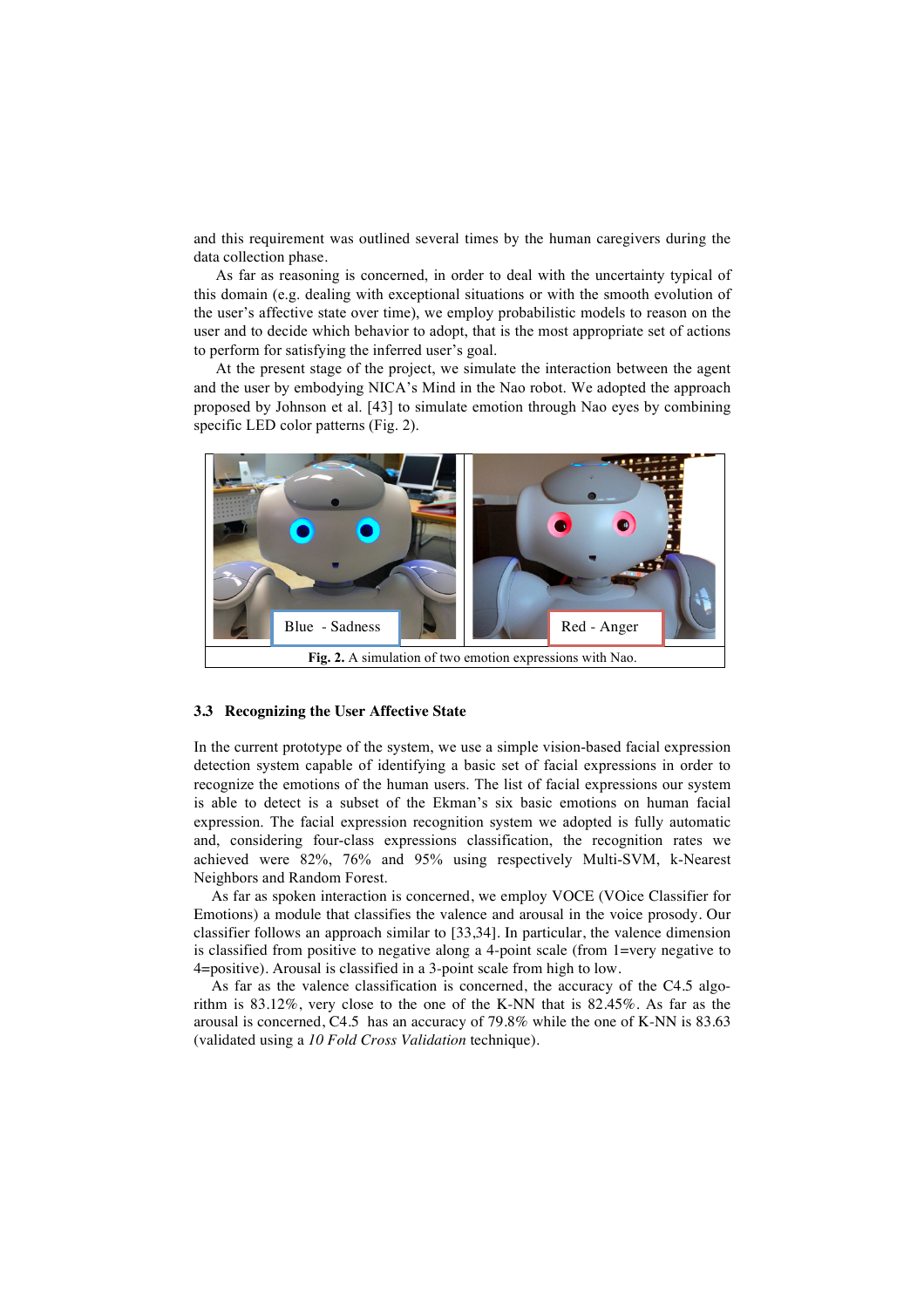#### **3.4 Reasoning on the User's Affective State**

In our model of empathy for a virtual caring robot we start from the *recognition of the user's affective state for monitoring the belief* associated to this emotional state. In this way, during its lifecycle, the agent evaluates whether it is appropriate to trigger an affective communicative goal aimed at triggering the empathic behavior.

The robot's beliefs about the user's affective state are monitored with a dynamic model based on Belief Network (DBN) [32]. In fact, when modeling affective phenomena we must take into account the fact that affective state smoothly evolve during the interaction, from one step to the subsequent one and the state at every time of the interaction depends on the state it assumes in the previous turn. For this reason, the DBN formalism is particularly suitable for representing situations that gradually evolve from a dialog step to the next one. Moreover, Belief Networks are a wellknown formalism to simulate probabilistic reasoning and deal with uncertainty in the relationships among the variables involved in inference process. The DBN model is shown in Figure 3. The model is employed to infer which is the most probable emotional state the user is experiencing at every step of the interaction by monitoring speech and facial expressions and it is also used to monitor the overall evolution of the user's affective state (i.e. the belief of the agent about the positive or negative affective state of the user). In the model this is expressed by a temporal link between the *Bel(AffectiveState)Prev* and the *Bel(AffectiveState)* variables. At present we consider only a subset of the affective states that can be relevant for the generating an empathic response: sadness, happyness and anger.



**Fig. 3.** The DBN model of the agent's beliefs about the user affective state.

In particular, every time a new user move is entered, its acoustic features are analyzed and the resulting evidence are introduced and propagated in the network to recognize the user's emotion and the overall polarity of her affective state. The same happens for the facial expression recognition module. The new probabilities of individual emotions are read and contribute to formulate the behavior of the agent; the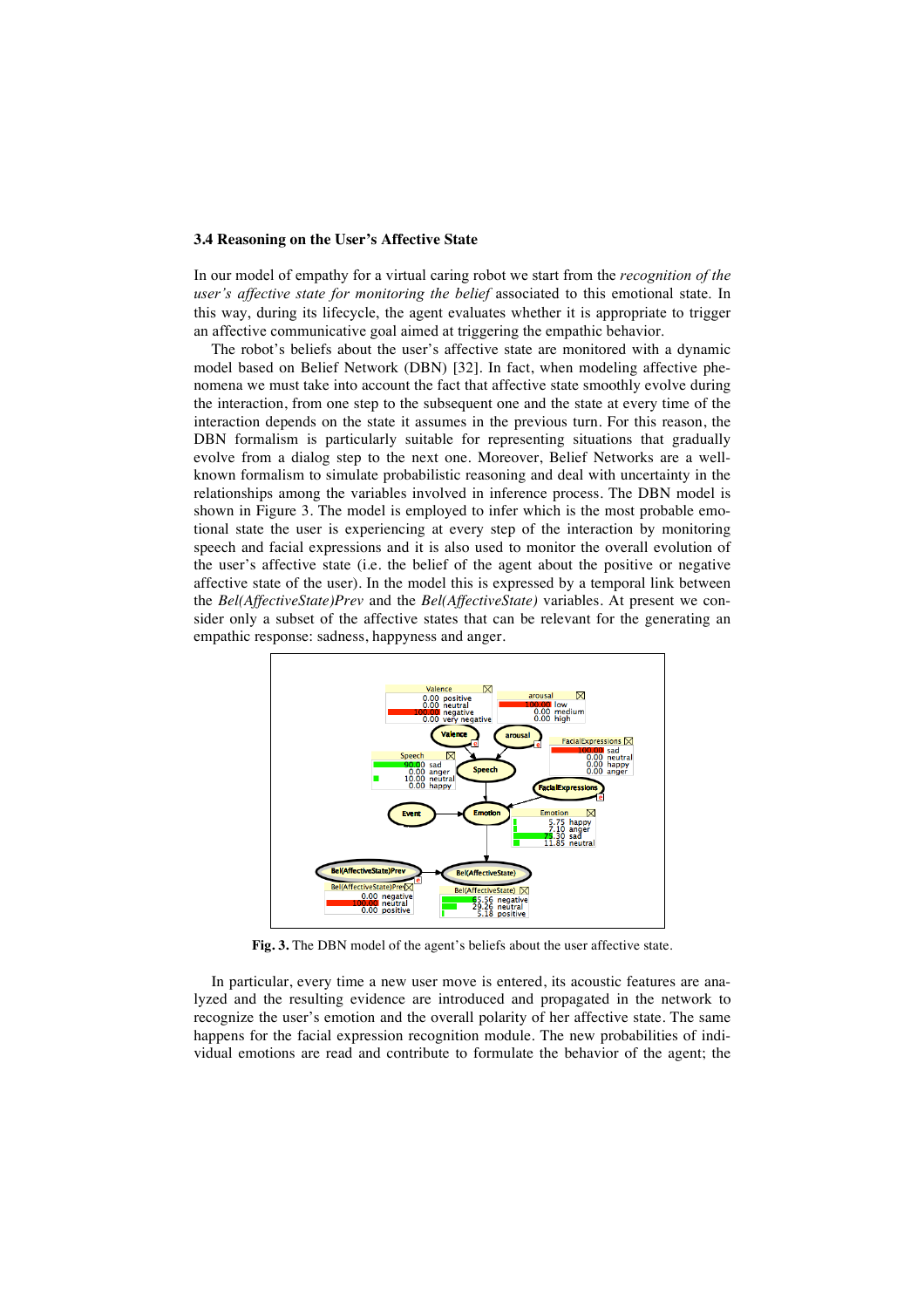probability of the dynamic variable (Bel(AffectiveState)) representing the valence of user's affective state is employed by the agent to check the consistency between its persistent goal of maintaining the user in a positive or neutral affective state and the actual emotional state the user is in at the time  $t$ , thus causing the activation of the empathic goal.

#### **3.5 Emotion Activation in the Robot's Mind**

In order to activate an affective state in the robot for triggering affective goals we revised the emotion modeling method that we employed in another project [47]. The model is based on event-driven emotions according to Ortony, Clore and Collin's (*OCC*) theory [48]. In this theory, *positive* emotions (happy-for, hope, joy, etc.) are activated by *desirable* events while *negative* emotions (sorry-for, fear, distress, etc.) arise after *undesirable* events. In addition we considered also Oatley and Johnson-Laird's theory in which positive and negative emotions are activated (respectively) by the belief that some goal will be achieved or will be threatened [49]. In the context in which we employ the robot, we consider emotions in the *Well-being* category (joy, distress) and those concerning the *FortuneOfOthers* category (happy-for, sorryfor). Then, the cognitive model of emotions that is built on these two theories should represent the system of beliefs and goals behind emotion activation and endows the robot with the ability to *guess the reason why she feels a particular emotion and to justify it*.

The model of emotion activation is also represented with a DBN since we need to reason about the consequences of the observed event on the monitored goals in successive time slices. We calculate the intensity of emotions as a function of the *uncertainty* of the robot's beliefs that its goals will be achieved (or threatened) and of the *utility* assigned to achieving these goals. According to the utility theory, the two variables are combined to measure *the variation in the intensity of an emotion* as a product of the change in the probability to achieve a given goal, times the utility that achieving this goal takes to the robot.

Let us consider, for instance, the triggering of *Sorry-for* in the robot's model that is represented in Figure 4. This is a negative affective state and the goal that is involved, in this case, is *preserving others from bad*. In this figure R denotes the robot and U the user. The robot's belief about the probability that this goal will be threatened (Bel R (Thr-GoodOf U)) is influenced by his belief that some undesirable event E occurred to the user (Bel R (Occ E U)). According to Elliott and Siegle [50], the main variables influencing this probability are the desirability of the event (Bel R not(Desirable E)) and the probability that the robot attaches to the occurrence of this event (Bel R (Occ E U)). The user moves are interpreted as *observable* consequences of occurred events, that activate emotions through a model of the impact of this event on the robot's beliefs and goals. The user may say that a not desirable event occurred to him and may feel sadness or distress (Feel U(emotion)) that denotes that the event is undesirable. The probability of this node to be true depends on the emotion node in the network in Figure 3. This influences R's belief that U would not desire the event E to occur (Bel R Goal U *¬*(Occ E U)) and (since R is in a *empathy* relationship with U, R adopts U's goals), its own desire that E does not occur (Goal R  $\neg$ (Occ E)). This way, they concur to increase the probability that the robot's goal of *preserving others from bad* will be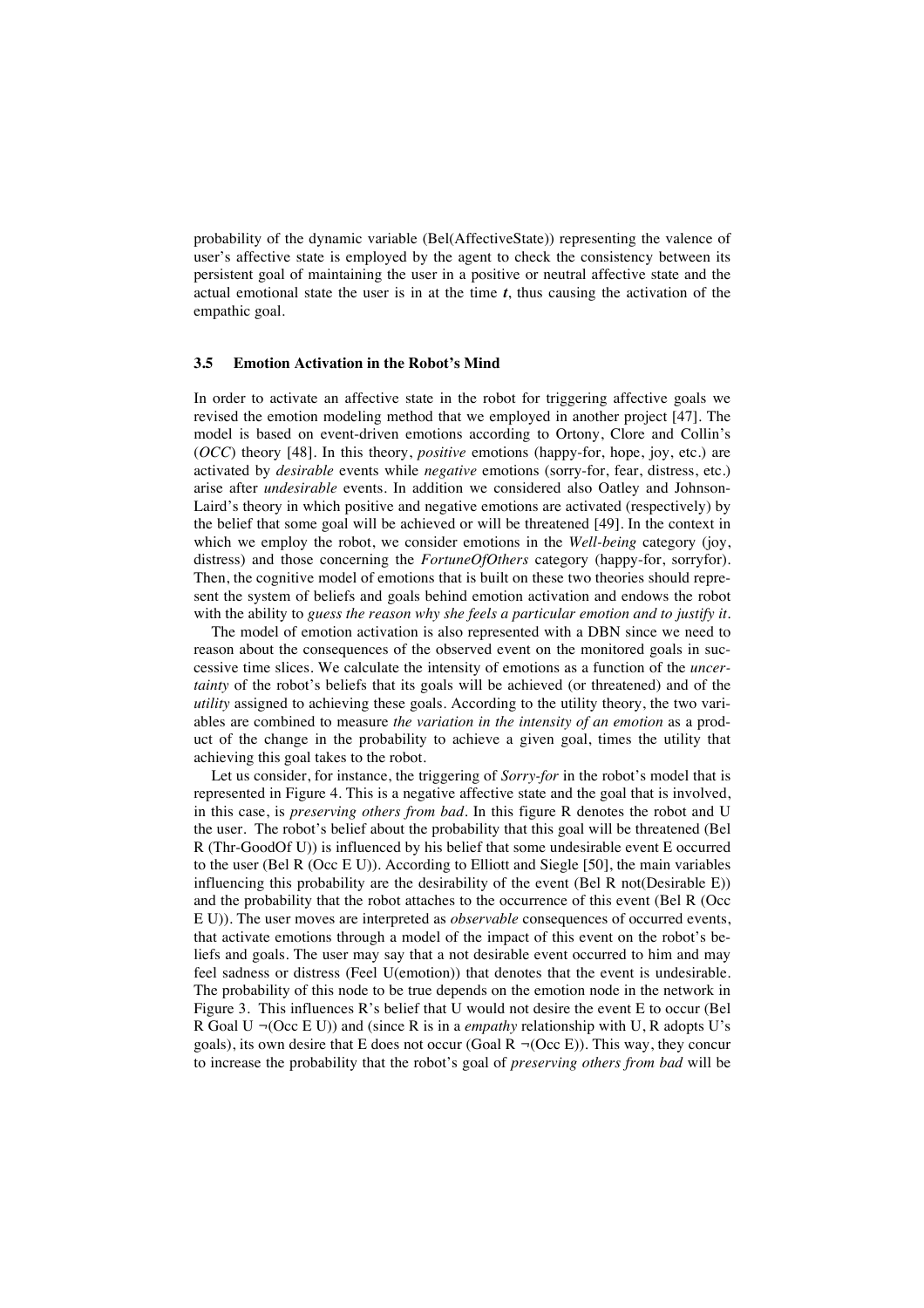

threatened. Variation in the probability of this goal activates the emotion of *sorry-for*  in R.

**Fig. 4.** A portion of the DBN representing the robot's mental state for the triggering of Sorry-For

The intensity of this emotion is the product of this variation times the *weight* the robot gives to the mentioned goal. The strength of the link between the goalachievement (or threatening) nodes at two contiguous time instants defines the way the emotion, associated with that goal, decays, in absence of any event affecting it. By varying appropriately this strength, we simulate a more or less fast decay of emotion intensity. Different decays are attached to different emotion categories (positive vs. negative, FortuneOfOthers vs. Wellbeing and so on) and different temperaments are simulated, in which the *persistence* of emotions varies.

#### **3.6 Triggering Empathic Behavior in the Robot**

In order to decide how to behave as a consequence of the triggering of an emotion in the agent state of mind the agent triggers an affective goal. The list of empathic goals is inspired by the indications that human caregivers gave us during the data gathering phase at the beginning of the project, by the literature of empathy and pro-social behavior [29] and by the results of another study on the influence of empathic behaviors on people's perceptions of a social robot [21].

Currently, the empathic goals are the following:

- console by making the user feel loved and cuddled;
- encourage by providing comments or motivations like for example " don't be sad, I know you can make it!"
- *congratulate* by providing positive feedback on the user's behavior;
- *joke* by doing some humor in order to improve the user's attitude;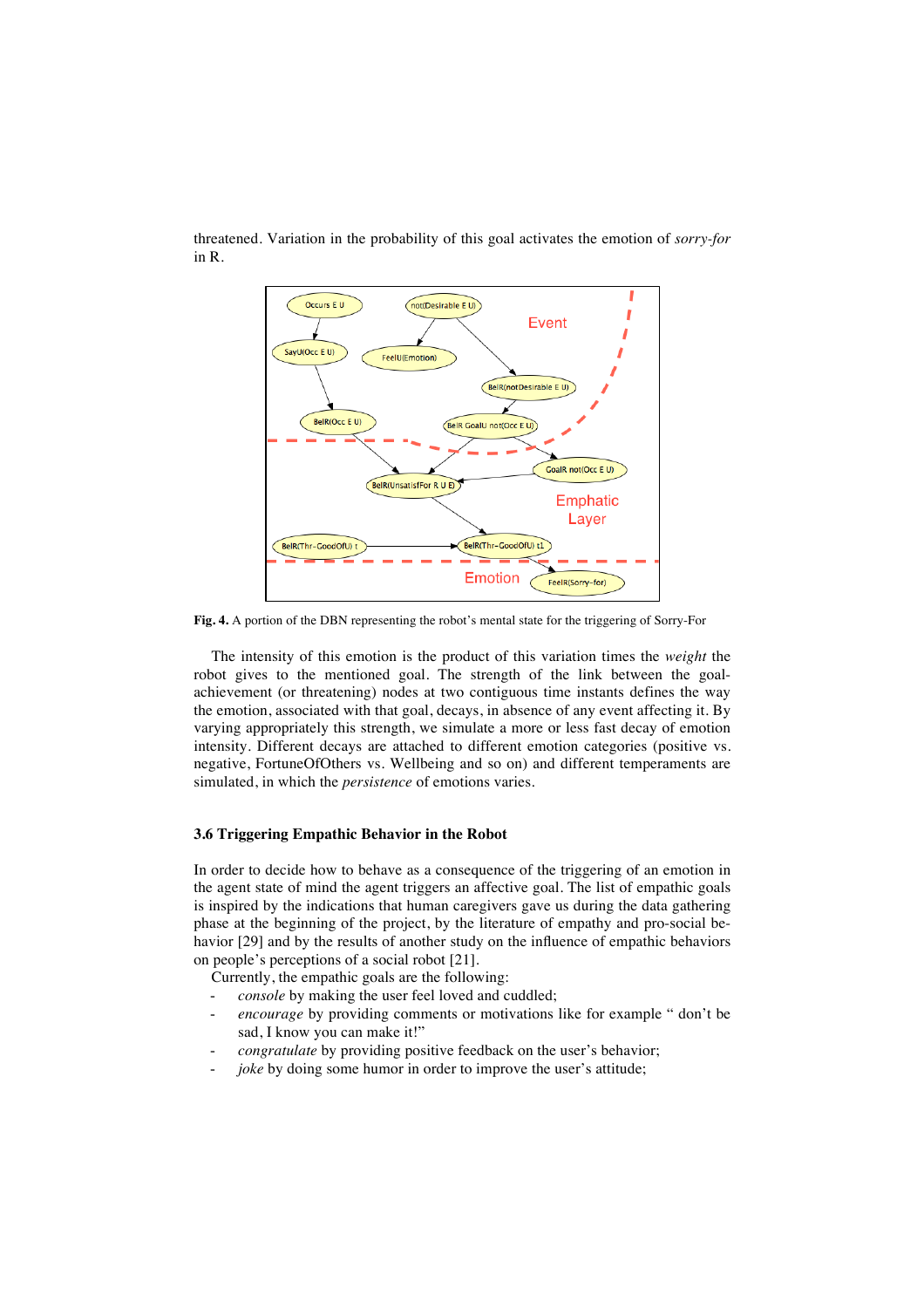*calm down* by providing comments and suggestion to make the user feel more relaxed.

For instance in case the *sorry-for* emotion is felt by the robot, the *console* goal should be triggered. Once a goal has been selected as the most appropriate to the emotion felt by the agent, the behavior planner module computes the agent behavior using plans represented as context-adapted recipes. Each plan is described by a set of *preconditions*, the conditions that have to be true to select the plan, the *effect* that the plan achieves and the *body*, the conditional actions that constitute the plan. After the execution of each action in the plan, the correspondent effect is used to update beliefs in the agent's mental state.

A sample of a portion of plan used to achieve the Console goal is the following:

```
<Plan name="Console">
<SelectCond> <Cond var="affective_goal" value="console"/></SelectCond>
<Body>
     <Act name="Move" to="U"/>
     <Cond var="Feel(U,Sad)">
     <Act name="Express" to="U" var="Sorry-for(R,U))"/>
     </Cond>
     <Cond var="Know_Reason" value="0" >
     <Act name="Ask" to="U" var="Why(U,Feel(U,Sadness))"/>
     </Cond>
     <Cond var="Know_Reason" value="1">
     <Act name="Inform" to="U" var="Understand(R,U)"/>
     </Cond>
     <Act name="Express" to="U" var="Console(R,U)"/>
      … … …
</Body>
</Plan>
```
The tag <Cond> allows selecting actions on the basis of the current situation.

For instance, the action <Act name="Express" to="U" var=" Sorry-for $(R,U)$  is used to express the sorry attitude of the robot R and will be performed only if the user feel sad. In the same way, the action "Ask" about "Why the user is sad" will be performed only if the agent does not know why the user is in the current state. Moreover, if the action is complex, then it can be specified in a subplan describing elementary agent actions. Each communicative act in the plan is then rendered using simple template-based surface generation technique [35]. These templates are selected on the basis of the type of communicative act and its content and are expressed in metalanguage [36] that is then interpreted and executed by the agent's body. Plans and surface generation templates have been created and optimized combining actions on the basis of pragmatic rules that were derived from the corpus dataset.

#### **4 A Case Study**

In this section we show an example of an empathic behavior of the agent in a typical interaction scenario that we envisaged as a suitable one for testing our agent framework.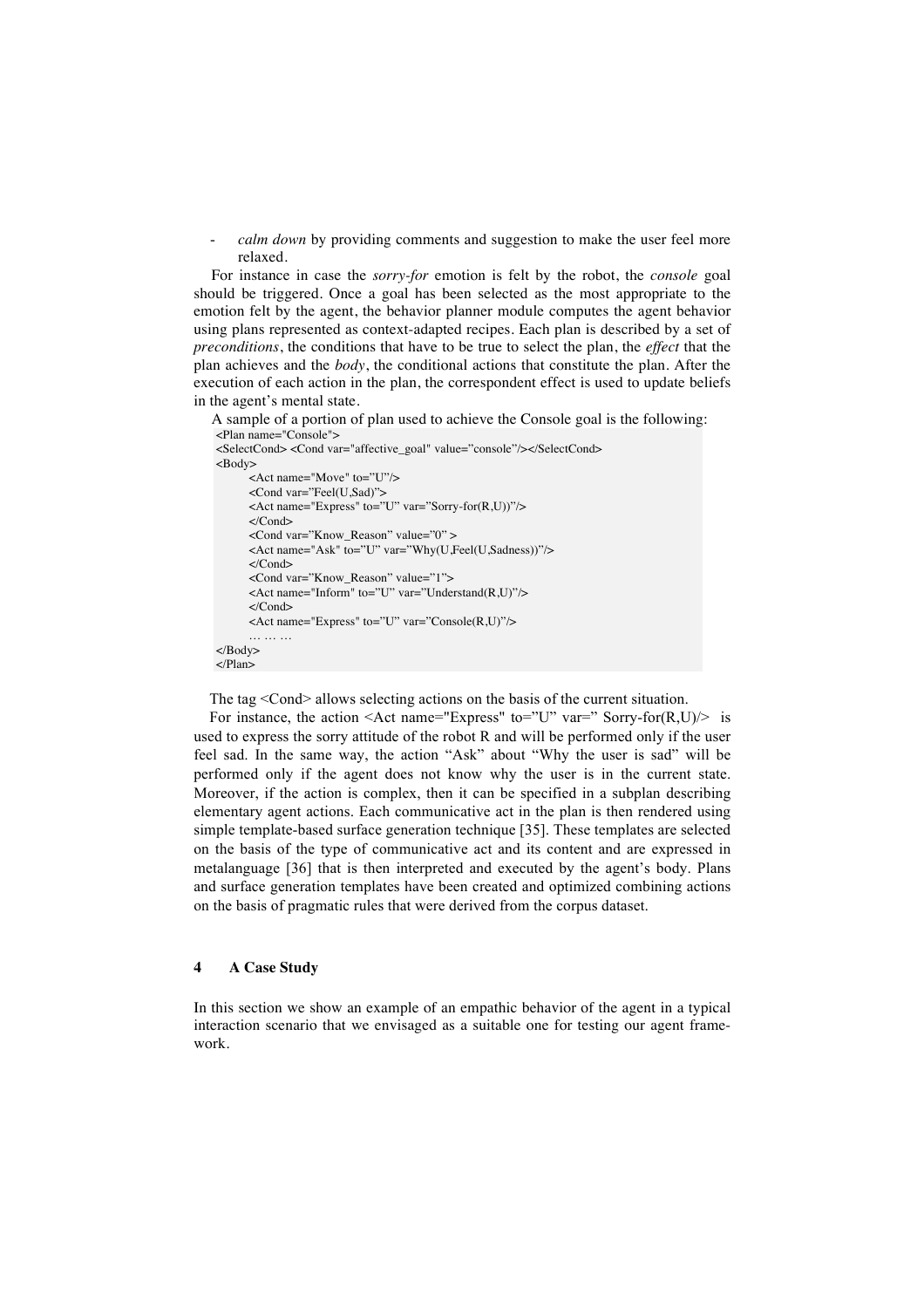*It's morning and Nicola, a 73 y.o. man, is at home alone. He doesn't feel very well since he has a cold and fever. Nicola is sitting on the bench in his living room that is equipped with sensors and effectors. According to the situation the smart environment selects a workflow and starts to execute scheduled tasks accordingly. The caring robot has to check Nicola's health state and recommend him to take some medicine. After a while Nicola starts whispering and says with a sad facial expression*: *"Oh My …oh poor me…". This is perceived by the robot that interprets it and activates the most appropriate behavior.*

The voice classifier recognizes a *negative* valence with a low arousal from the prosody of the spoken utterance and the facial expression classifier recognizes the *sadness* emotion. These evidences are propagated in the DBN and the belief about the affective state of the user is in a negative affective state with the higher probability (65.56), as shown in Figure 3. Then, since the goal of keeping the user in a state of well-being is threatened, the DBNs modeling the robot's affective mind are executed to trigger the robot's affective goal (sorry-for in this case). As described in the previous section, the goal to pursue in this situation is the "console" one. Then, the correspondent plan is selected (see previous section) and the execution of its actions begins. The plan includes the following actions since the agent does not know why the user is sad and it will ask the user about it:

MoveTo(NAO, NICOLA) Express(NAO,Sorryfor(NAO,NICOLA)) Ask(NAO,NICOLA,Why(Feel(NICOLA,Sa dness))) Express(NAO,Console(NAO,NICOLA))



**Fig. 5** A simulation of the scenario with an elderly person.

When a new belief about the event that occurred to the user related to a particular affective state is acquired by the robot during the interaction, it is stored in the agent Social Memory. In this way the robot will remember which event causes a particular affective state in the user, for instance the event "has\_disease" is associated to the affective state "sadness". This information can be used by the agent in the dialogue with the user for preventing this state or for improve the relation between the user and the robot.

## **5 Discussion and Future Work**

This paper presented issues concerning the importance of taking into account affective factors when modeling the user in social interaction with a caring agent. In our opinion, besides assisting the elderly user in performing tasks, the agent has to establish a social long-term relationship with the user so as to enforce trust and confidence.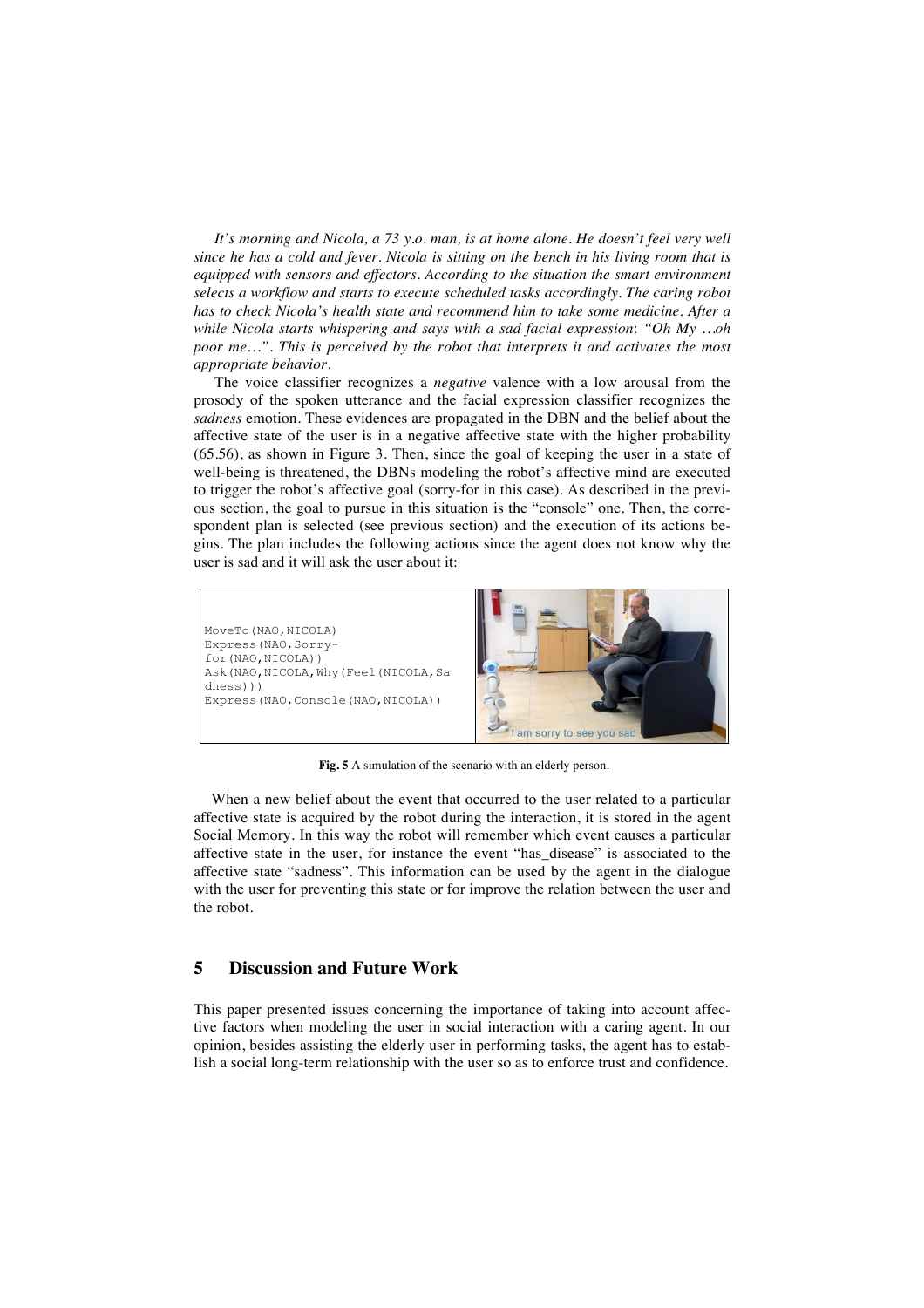The underlying idea of our work, in fact, is that endowing the robot with a social empathic behavior is fundamental when the devices of a smart home are integrated pervasively in everyday life environments. In this paper we illustrated how this capability has been designed and implemented in a caring assistant for elderly people.

Evaluating the efficacy of the empathic behavior of the social robot in a realcontext at the moment is not feasible due to the lack of enough smart homes equipped with social robots. Therefore, we performed a quantitative evaluation of the decisions and plans executed by the agent compared to the behaviors of the human caregivers that we annotated in a previous phase of the project. To this aim we randomly split our corpus into 70/30 training/test partitions. For each item of the test set, we formalized the corresponding scenario in order to set the evidences in the simulation test. Then, we observed the robot's behavior in terms of selected communicative acts: the behavior of the robot was classified as 'correct' if it matched the choice of the human caregiver, as 'incorrect' vice versa. Results of the evaluation are encouraging and indicate that the system performance is quite good since the choices of the agent match the human actions in the dataset in the 79% of cases. We are aware that it is important to conduct an evaluation study with real elderly users. This kind of experiment should aim at assessing the impact of the use of a social robot vs. seamless interaction with the environment services in smart environments. Another important issue to be addressed in our future work concerns the interpretation of gestures and postures of the user.

## **Acknowledgements**

This work fulfils the research objectives of the PON02\_00563\_3489339 project "PUGLIA@SERVICE - funded by the Italian Ministry of University and Research (MIUR).

## **References**

- 1. Bierhoff, I. and van Berlo, A. More Intelligent Smart Houses for Better Care and Health, Global Telemedicine and eHealth Updates: Knowledge Resources",vol. 1, 322-325, 2008.
- 2. Steg, H. et al. Ambient Assisted Living European overview report, September, 2005
- 3. De Carolis, B., Ferilli S., Greco D. Towards a Caring Home for Assisted Living.Workshop "The Challenge of Ageing Society: Technological Roles and Opportunities for Artificial Intelligence"co-located with the AI\*IA 2013.
- 4. Brahnam, S. & De Angeli, A. (2008). Editorial Special issue on the abuse and misuse of social agents. Interacting with computers, 20 (3).
- 5. R. Niewiadomski, M. Ochs and C. Pelachaud, Expressions of Empathy in ECAs, in Proceedings of the 8t Int. Conf. on IVA, LNAI, vol. 5208. Springer-Verlag, Berlin, Heidelberg, pp. 37-44, 2008.
- 6. W.S.N. Reilly. Believable Social and Emotional Agents. PhD thesis (1996)
- 7. Nijholt, A., de Ruyter, B., Heylen, D. and Privender, S. Social Interfaces for Ambient Intelligence Environments. Chapter 14 in: True Visions: The Emergence of Ambient Intelligence. Aarts, E. and Encarnaçao, J., Eds. Springer, New York, 2006, 275—289.
- 8. Ortiz, M. Del Puy Carretero, D. Oyarzun, J.J.Yanguas, C. Buiza, M. F. Gonzalez, and I. Etxeberria. Elderly users in ambient intelligence: does an avatar improve the interaction?.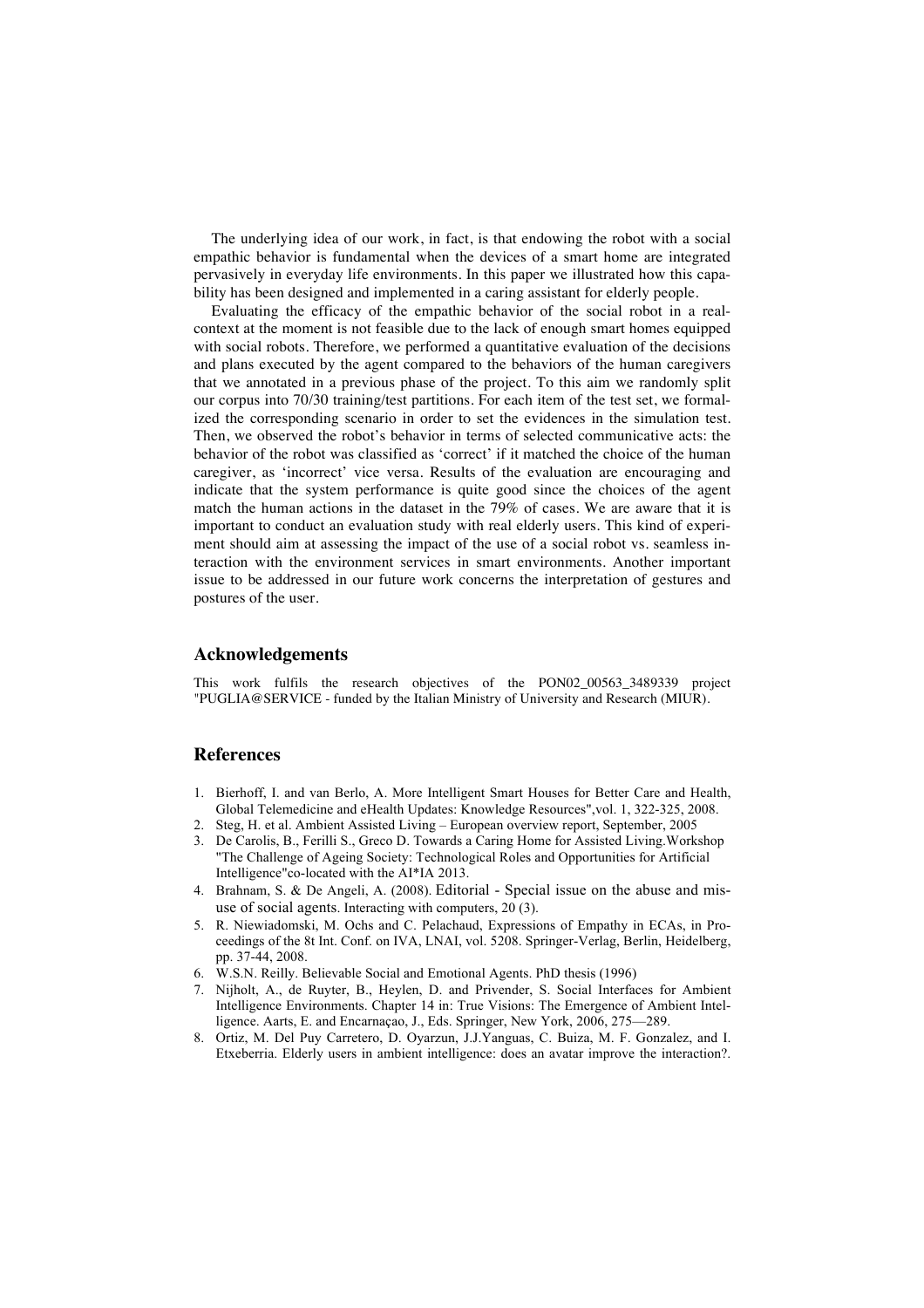In Proceedings of the 9th conference on User interfaces for all (ERCIM'06), Constantine Stephanidis and Michael Pieper (Eds.). Springer-Verlag, Berlin, Heidelberg, 99-114, 2006.

- 9. T. Bickmore and R. W. Picard, Establishing and maintaining long-term human-computer relationships, ACM Transactions on Computer Human Interaction, 12, 2, 293-327, 2005.
- 10. Hoffman, M. L. (1981). The development of empathy. In J. Rushton & R. Sorrentino (Eds.), Altruism and helping behavior: Social personality and developmental perspectives (pp. 41–63). Hillsdale, NJ: Erlbaum.
- 11. C. Anderson and D. Keltner (2002). The role of empathy in the formation and maintenance of social bonds. Behavioral and Brain Sciences, 25, pp 21-22.
- 12. S Brave, C Nass, and K Hutchinson. Computers that care: investigating the effects of orientation of emotion exhibited by an embodied computer agent. Int. J. of Human Computer Studies 62(2):161–178, 2005.
- 13. A. Paiva, et. al. "Caring for Agents and Agents that Care: Building empathic relations with synthetic agents", AAMAS 2004, ACM Press, 2004.
- 14. Eisenberg, N., & Miller, P. A. (1987). The relation of empathy to prosocial and related behaviors. Psychological Bulletin, 101, 91–119.
- 15. http://www.aal-europe.eu/wp-content/uploads/2012/04/AALCatalogue\_onlineV4.pdf
- 16. A. Cesta, G. Cortellessa, F. Pecora and R. Rasconi, Supporting Interaction in the RoboCare Intelligent Assistive Environment, AAAI 2007 Spring Symposium, 2007.
- 17. J. Pineau, M. Montemerlo, M. Pollack, N. Roy and S. Thrun, Towards Robotic Assistants in Nursing Homes: Challenges and Results, Robotics and Autonomous Systems 42(3–4), pp. 271–281, 2003.
- 18. Graf B, Hans M, Schraft RD (2004) Care-O-bot II development of a next generation robotics home assistant. Auton. Robots 16, 193–205.
- 19. CompanionAble project (2011) http://www.companionable.net/
- 20. Cuijpers, R.H. (2012). http://ksera.ieis.tue.nl/
- 21. A.M. van Ruiten, A. M., Haitas, D., Bingley, P., Hoonhout, H.C.M., Meerbeek, B.W. and Terken, J.M.B. Attitude of elderly towards a robotic game-and-train- buddy: evaluation of empathy and objective control. In R. Cowie and F. de Rosis (Eds.) Proceedings of the Doctoral consortium, in the scope of ACII2007 Conference, 2007.
- 22. J. N. van Breemen, (2004). iCat: a generic platform for studying personal robot applications. Paper presented at the IEEE SMC, Den Haag.
- 23. J. Broekens, M. Heerink, H. Rosendal. Assistive social robots in elderly care: a review. Gerontechnology 2009; 8(2):94-103; doi: 10.4017/gt.2009.08.02.002.00
- 24. Reeves and C. Nass, The media equation: how people treat computers, television, and new media like real people and places, Cambridge University Press, New York, NY, 1996.
- 25. A. Paiva et al. Empathy in Social Agents. International Journal of Virtual Reality, Vol. 10, No. 1, pg. 65-68, 2011.
- 26. Klein J, Moon Y, Picard R (2002) This computer responds to user frustration: Theory, design, and results. Interacting with Computers, 14:119–140.
- 27. Prendinger H, Mori J, Ishizuka M (2005) Recognizing, modeling, and responding to users affective states. In Proceedings of User Modeling 2005, Lecture Notes in Computer Science, Volume 3538/2005, 149, DOI: 10.1007/11527886\_9 2005
- 28. Sabourin J, Mott B, Lester J (2011) Computational Models of Affect and Empathy for. Pedagogical Virtual Agents. Standards in Emotion Modeling, Lorentz Center International Center for workshops in the Sciences.
- 29. I. Leite and C. Martinho and A, Paiva Social Robots for Long-Term Interaction: A Survey. International Journal of Social Robotics, pg. 1--18, January, 2013.
- 30. Maja Mataric', Adriana Tapus, and David Feil-Seifer (2007) "Personalized Socially Assistive Robotics", Workshop on Intelligent Systems for Assisted Cognition, Rochester, New York, USA, October, 2007.